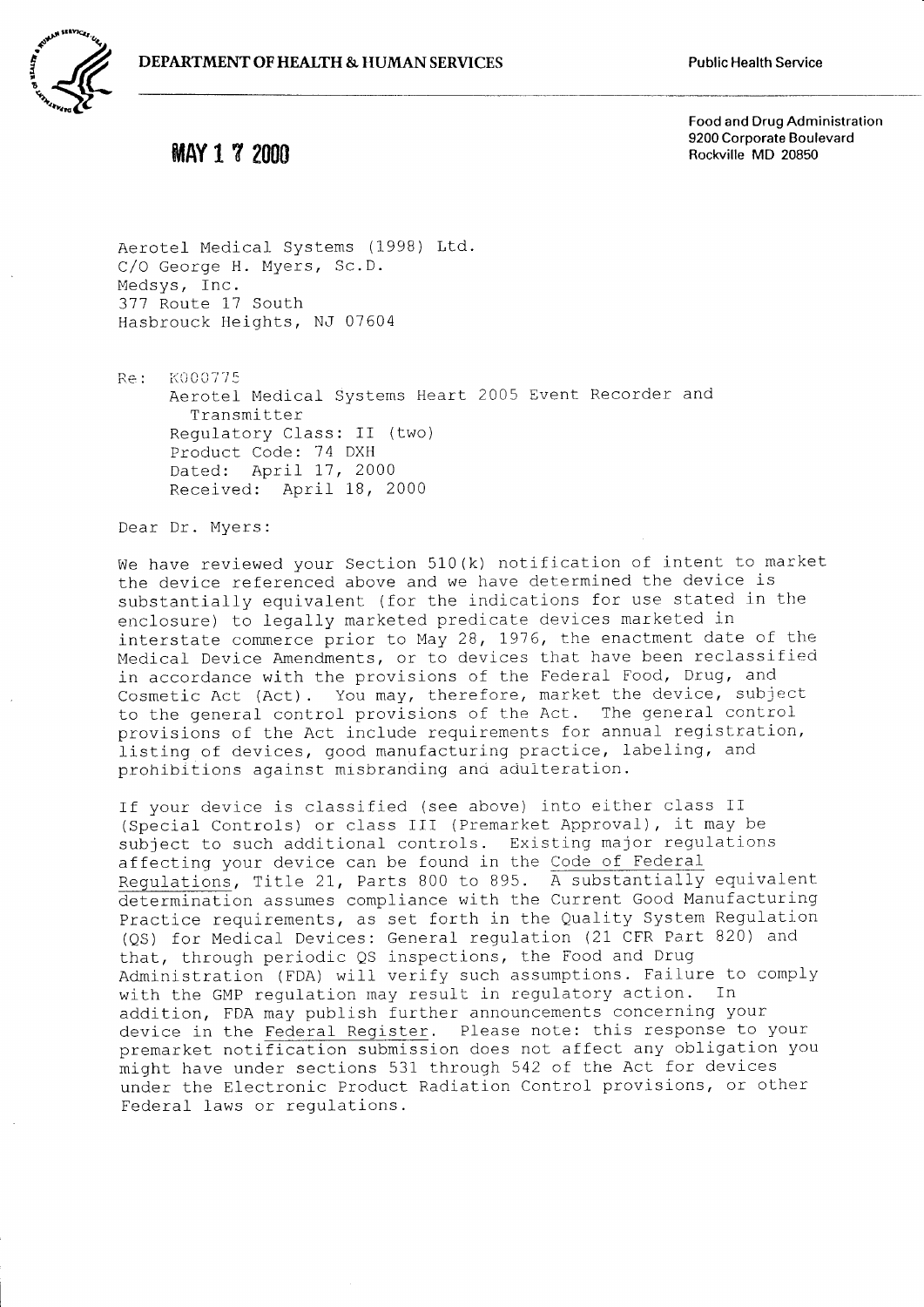Page 2 - George H. Myers, Sc.D.

This letter will allow you to begin marketing your device as described in your 510(k) premarket notification. The FDA finding of substantial equivalence of your device to a legally marketed predicate device results in a classification for your device and thus, permits your device to proceed to the market.

If you desire specific advice for your device on our labeling regulation (21 CFR Part 801 and additionally 809.10 for in vitro diagnostic devices), please contact the Office of Compliance at (301) 594-4648. Additionally, for questions on the promotion and advertising of your device, please contact the Office of Compliance at (301) 594-4639. Also, please note the regulation entitled, "Misbranding by reference to premarket notification" (21CFR 807.97). Other general information on your responsibilities under the Act may be obtained from the Division of Small Manufacturers Assistance at its toll-free number (800) 638-2041 or (301) 443-6597 or at its Internet address "http://www.fda.gov/cdrh/dsma/dsmamain.html".

Sincerely yours,

James E. Dillard III Director Division of Cardiovascular and Respiratory Devices Office of Device Evaluation Center for Devices and Radiological Health

Enclosure